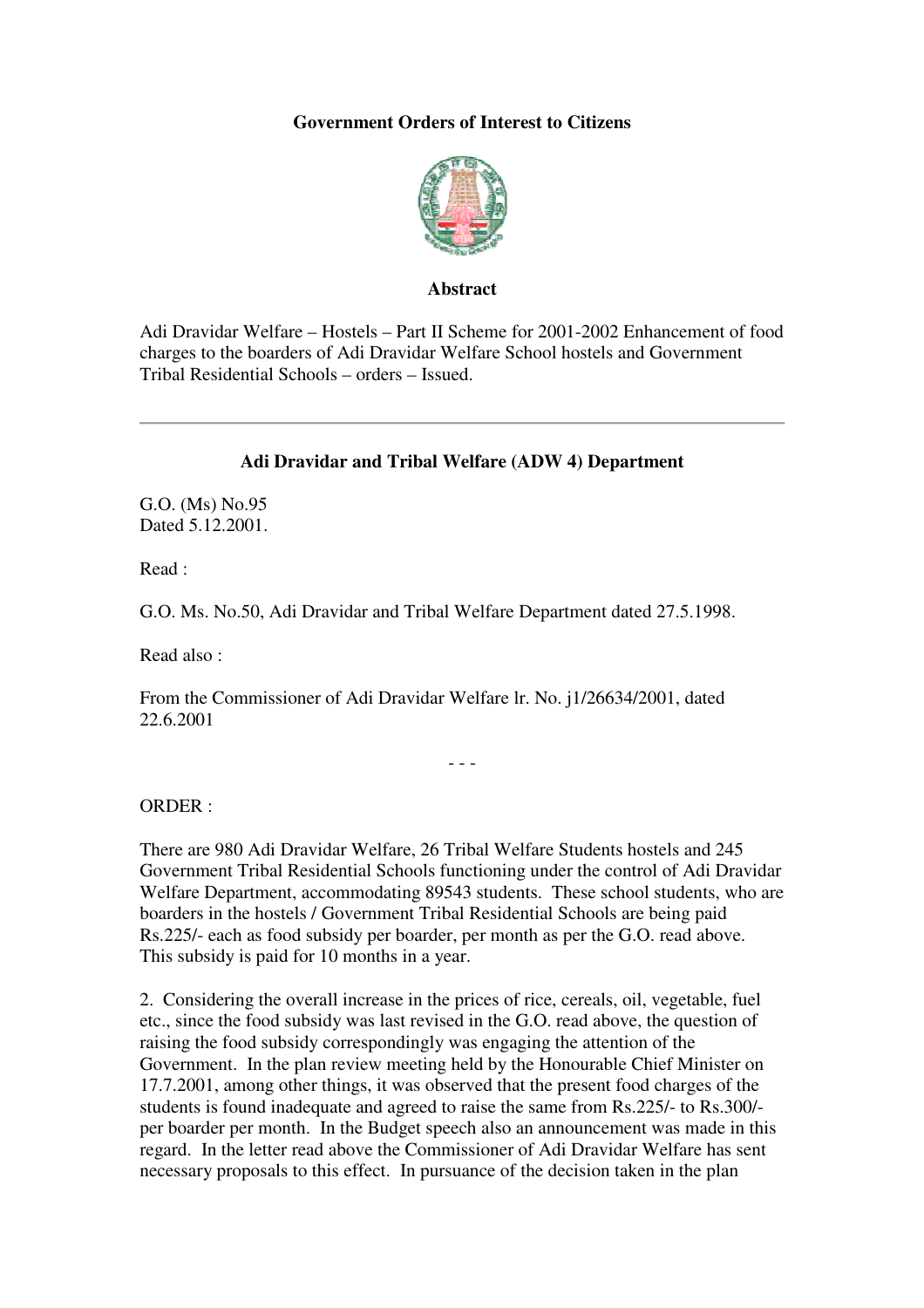review meeting of Hon'ble Chief Minister and also in view of the announcement made in the Budget Speech, it has been decided to increase the food subsidy for boarders in the Adi Dravidar Welfare School hostels, Tribal Welfare Hostels and Government Tribal Residential Schools from Rs.225/- (Rupees two hundred and twenty five) to Rs.300/- (Rupees three hundred) towards the boarding charges, per student per month.

3. The Government accordingly, direct that the food charges for boarders of the Adi Dravidar Welfare School hostels, Tribal Welfare hostels and Government Tribal Residential Schools be enhanced from Rs.225/- (Rupees two hundred and twenty five) to Rs.300/- (Rupees three hundred) per boarder, per month.

4. The additional expenditure of Rs.40.40 lakhs towards enhancement of Food Charges for the year 2001-2002 has been made under the head of 2225-01-277 K.D.67 Feeding / Dietary charges 09 others (DPC  $2225 - 01 - 277$  KD 6794). The Commissioner of Adi Dravidar Welfare and Director of Tribal Welfare is requested to send necessary proposal for the reappropriation of funds with in the sub heads indicated in para 5 below

5. The expenditure on account of the enhancement of food subsidy shall be debited to the following heads of account :-

Adi Dravidar Welfare Hostels

"2225 Welfare of Scheduled Caste / Scheduled Tribe & OBC – 01 – Welfare of Scheduled Caste – 277 Education-I Non Plan AE - Hostels-67 Feeding/Dietary charges (DP Code 2225 01 277 AE 6701) 2225-Welfare of Scheduled Caste/Scheduled Tribe and OBC -01-Welfare of Scheduled Caste-277-Education – Ninth Five Year Plan II – State Plan – KD Hostels – 67 Feeding/Dietary charges 09 – others (DP Code 2225 01 277 KD 6794"

Tribal Welfare Hostels / Government Tribal Residential Schools

" $2225 -$  Welfare of Scheduled Caste / Scheduled Tribe and OBC – 02 – Welfare of Scheduled Tribes – 277 Education-I Non Plan AF Maintenance of Tribal Hostels – 67 Feeding/Dietary charges (DP Code No.2225 02 277 AF 6708".

5. This order issues with concurrence of Finance Department U.O. No.3521 / FS / P / 01 dated 29.11.2001.

(By order of the Governor)

P. SIVAKAMI, SECRETARY TO GOVERNMENT.

To

The Commissioner of Adi Dravidar Welfare, Chennai 5

The Director, Tribal Welfare, Chennai 5